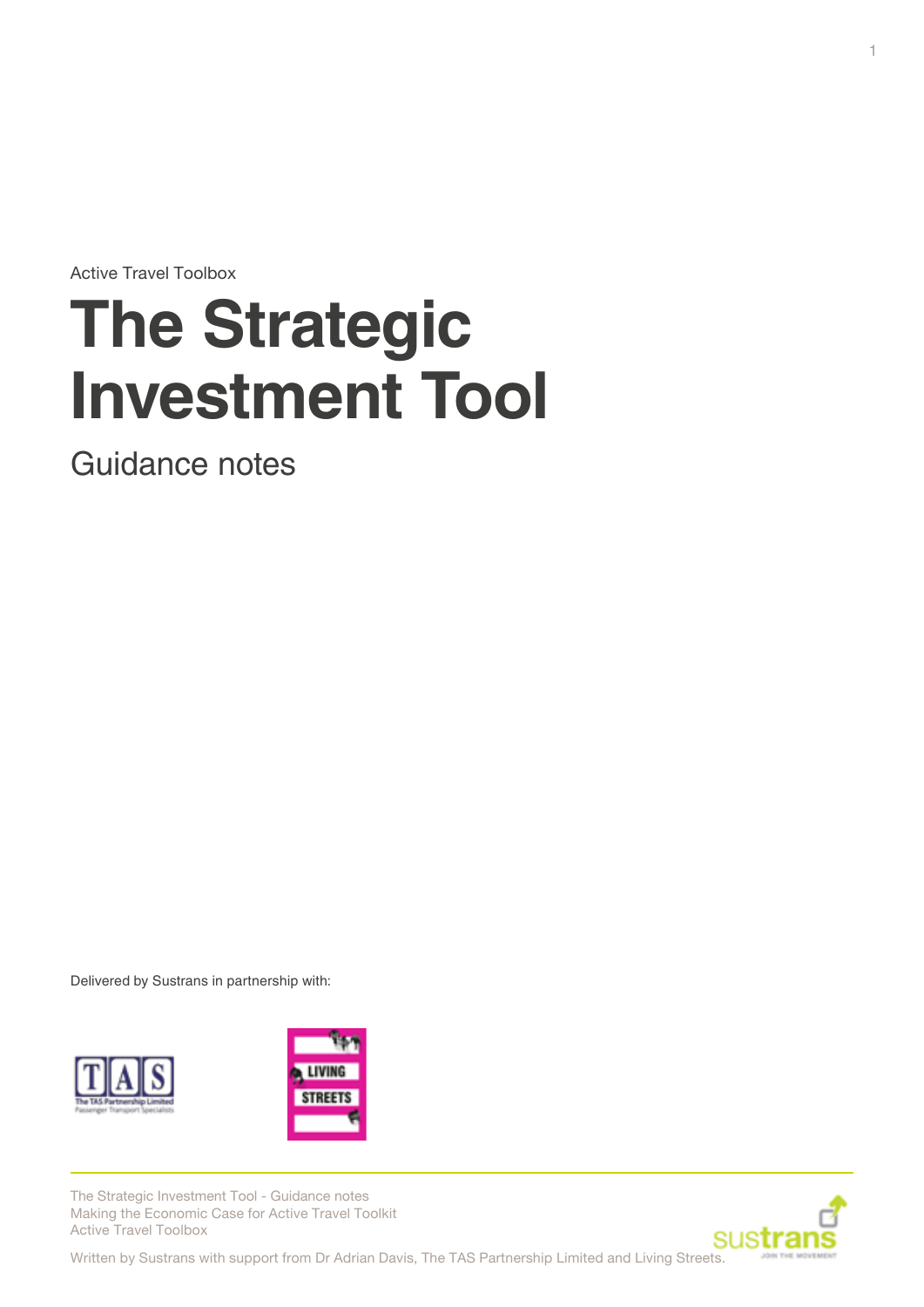## **About Sustrans**

Sustrans is the charity making it easier for people to walk and cycle.

We are engineers and educators, experts and advocates. We connect people and places, create liveable neighbourhoods, transform the school run and a deliver a happier, healthier commute.

Sustrans works in partnership, bringing people together to find the right solutions. We make the case for walking and cycling by using robust evidence and showing what can be done.

We are grounded in communities and believe that grassroots support combined with political leadership drives real change, fast.

Join us on our journey. www.sustrans.org.uk

Head Office Sustrans 2 Cathedral Square College Green Bristol BS1 5DD

© Sustrans 2017 Registered Charity No. 326550 (England and Wales) SC039263 (Scotland) VAT Registration No. 416740656

## **Table of contents**

#### **03 [Introduction](#page-2-0)**

#### **04 [Inputs](#page-3-0)**

- **04** [Investment period](#page-3-0)
- **04** [Investment location](#page-3-0)
- **05** [Investment programme](#page-4-0)

#### **08 [Outputs](#page-7-0)**

- **08** [Additional trips](#page-7-0)
- **08** [Costs](#page-7-0)
- **09** [Other impacts](#page-8-0)
- **10** [Chart outputs](#page-9-0)
- **11 [Conclusion](#page-10-0)**
	- **11** [Useful links](#page-10-0)

#### **12 [Annex A – Intervention datasets](#page-11-0)**

The Strategic Investment Tool - Guidance notes Making the Economic Case for Active Travel Toolkit Active Travel Toolbox

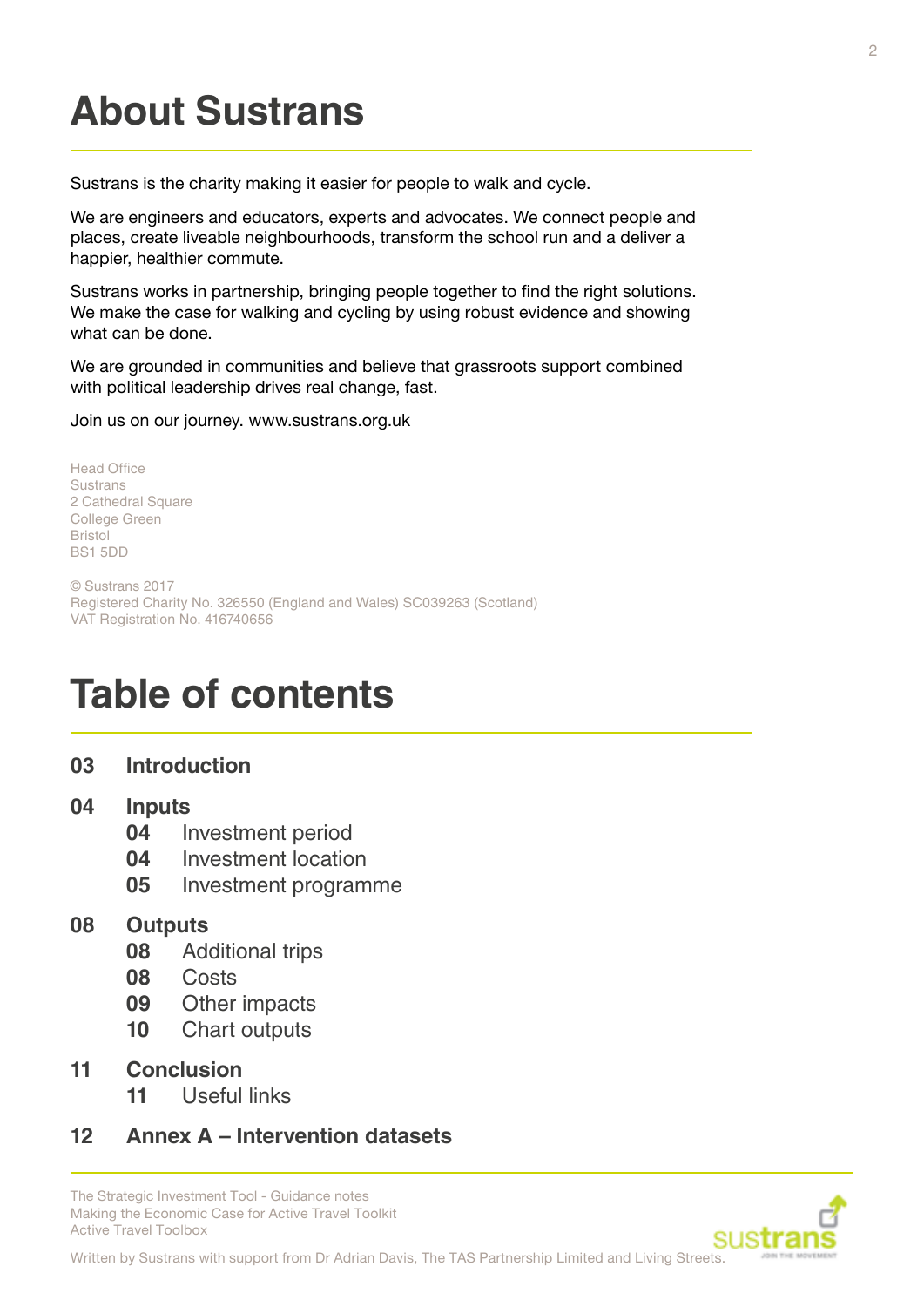## <span id="page-2-0"></span>**1. Introduction**

The primary purpose of the Strategic Investment Tool (SIT) is to help local authorities and local enterprise partnerships develop large scale programmes of investments in active travel.

Using evidence from the evaluations of a wide range of active travel interventions the SIT calculates the typical impact and cost of an investment programme consisting of a range of different intervention types.

It can be used for a number of purposes. For instance, by using the SIT to develop an investment programme that achieves some long term strategic target for active travel, it is possible to demonstrate how that target could be delivered and the scale of the investment that could be needed.

We do not recommend that this tool is used for any geographical unit smaller than a local authority, nor that the tool should be used for investment programmes consisting of small numbers of interventions<sup>1</sup>.

It is also important to recognise that the SIT does not provide a 'one stop shop' for developing an investment strategy for cycling and walking. The outputs of the tool should be seen to be indicative rather than precise estimates and incorporated into the development process accordingly.

This document details the inputs required by the tool, and explains the resulting outputs. We use a case study set in the imaginary city of 'Edgecastle' (in the grey sections) to provide an example of how to input the data to the tool.

#### **Edgecastle**

- Approaching 500,000 residents (from 2011 census)
- Of which 200,000 are employed (from NOMIS)
- 200,000 households (2011 census)
- 150 schools (https://www.gov.uk/government/publications/schools-in-england)
- 325 medium and large employers (NOMIS)
- Two universities and 10 FE colleges
- 1 million cycling trips in 2015 (estimated from combination of automatic cycle count data and a cordon count)
- 6 million pedestrian trips in 2015 (estimated using data from the National Travel Survey)

When developing your programme of investment, you may find it useful to have this information to hand. Links to the data sources identified can be found at the end of this document.

The Strategic Investment Tool - Guidance notes Making the Economic Case for Active Travel Toolkit Active Travel Toolbox



The SIT was developed to respond to macro level inputs. While all values and assumptions in the tool are based on the best available evidence and optimism bias has been accounted for by using conservative assumptions, they will not hold true in all situations, particularly when either the geography covered by the proposed investment or the scale of the proposed investment is small.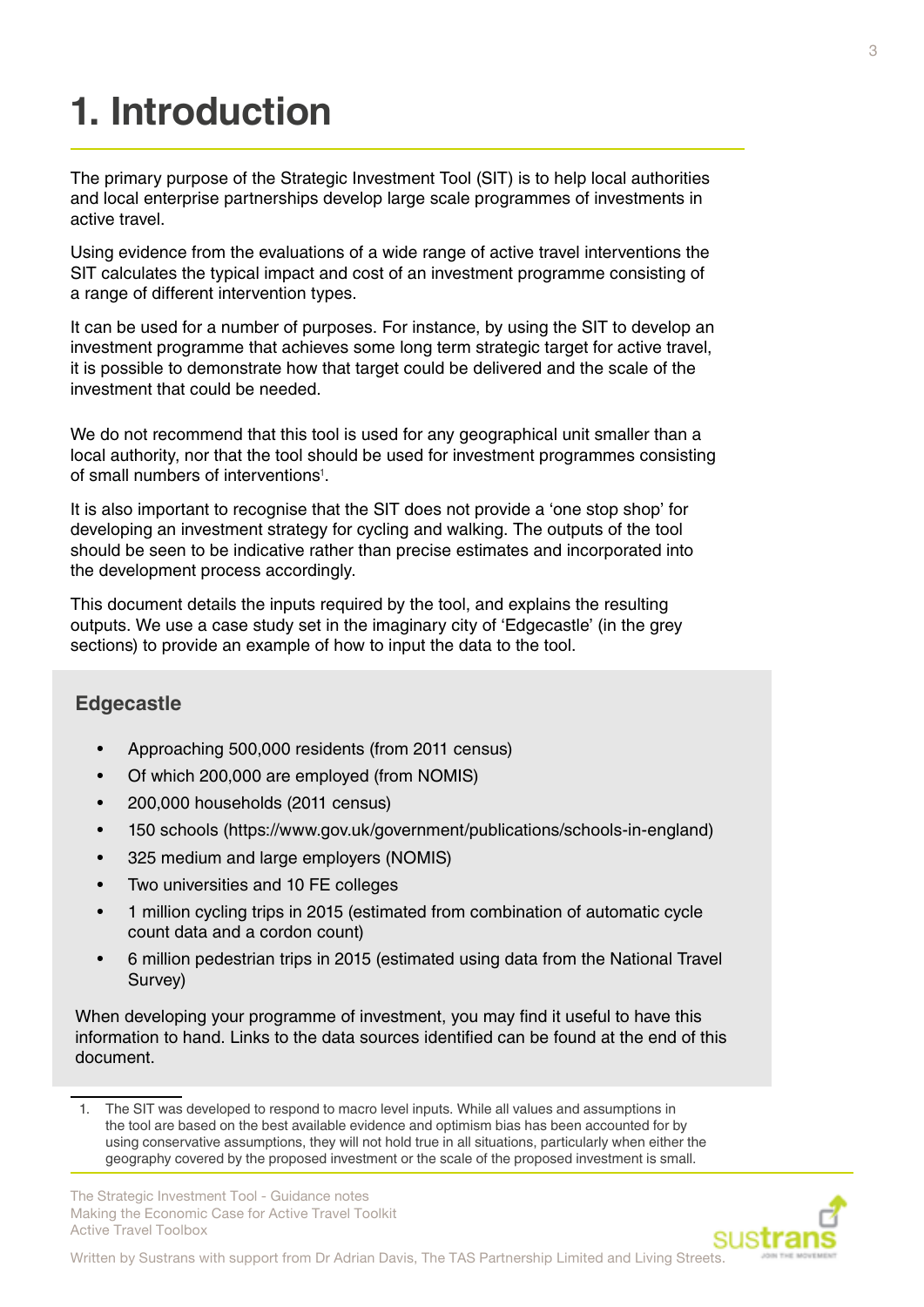## <span id="page-3-0"></span>**2. Inputs**

This section outlines the inputs to the tool.

### 2.1 Investment period

Before entering the details of your investment programme, you need to enter the year in which the programme is due to start and the number of years for which it will run. The tool has been developed so the maximum investment period is 10 years and can start in any year up to 2100.

It is recognised that discrete blocks of investment may not provide the optimum strategy for increasing cycling and walking. However, the SIT does not allow for overlapping programmes to be modelled within the same version of the tool. This can be resolved by using multiple copies of the SIT to model overlapping periods to simulate future funding plans.

The SIT uses financial years so it is assumed that the programme will start on 1st April in the first year and conclude on 31st March in the year following the final year.

The case study we use is due to start in 2017 and run for five years. **Investment period Starting year** 2017 Investment period (years - maximum 10) 5 *Figure 2-1 Investment period input*

### 2.2 Investment location

You need to input the population of the geographical area covered by the investment programme to estimate the cost per person per year. This needs to include a forecast of how this will change over the period of the programme. If this forecast is not available, the current population should be used in all the cells.

The sub-national population projections provided by the Office of National Statistics show that the population of Edgecastle is forecast to grow from just over 480,000 in 2017 to nearly 490,000 five years later.

| Year 3<br>Year 4<br>Year 2<br>Year 5<br>Year 1<br>483,509 485,571 487,457<br>481,215 | Investment location           |  |  |         |
|--------------------------------------------------------------------------------------|-------------------------------|--|--|---------|
|                                                                                      |                               |  |  |         |
|                                                                                      | Population of investment area |  |  | 489,235 |

*Figure 2-2 Investment location input*

*https://www.ons.gov.uk/peoplepopulationandcommunity/populationandmigration/populationprojections/datasets/subnationalpopulationprojectionsexplorabledatasets*

The Strategic Investment Tool - Guidance notes Making the Economic Case for Active Travel Toolkit Active Travel Toolbox

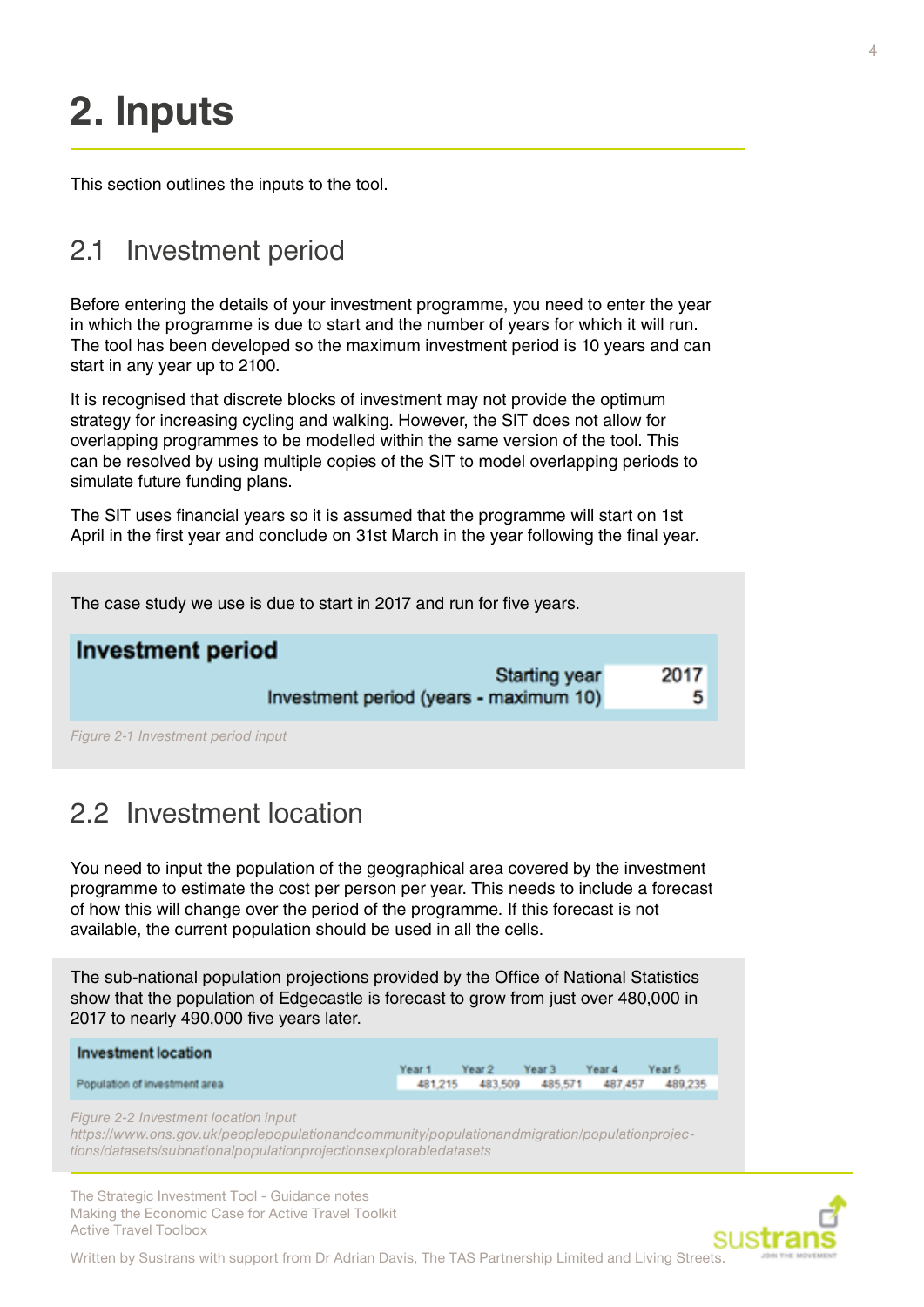### <span id="page-4-0"></span>2.3 Investment programme

You now need to design your programme of investment. This should be designed around what is realistically deliverable within the geography and timescale being considered. For instance, there is little point in planning hundreds of new routes to schools when there are only a handful of schools in your area.

Table 2-1 provides all the information needed to construct your investment programme from the 12 different intervention types included in the SIT. The data sources for the different interventions are given in Annex A.

Research published by the Department for Transport (2014) suggests that the maximum return on investment in active travel is achieved with 20%-40% revenue spending<sup>2</sup>, so we recommend that your programme follows this balance of funding. The split between revenue and capital can be seen on the Results tab.

Data from national sources such as the Census and the Office of National Statistics should be used alongside locally available datasets to identify the number of interventions that could be delivered within the geography covered by your programme.

It is also important to consider the delivery period of the different interventions as the costs are spread across the whole delivery period. The tool identifies where cost overruns occur and we recommend adjusting your programme until these are eliminated.

2. Department for Transport, 2014. *Finding the optimum: Revenue / Capital Investment Balance for Sustainable Travel*

The Strategic Investment Tool - Guidance notes Making the Economic Case for Active Travel Toolkit Active Travel Toolbox

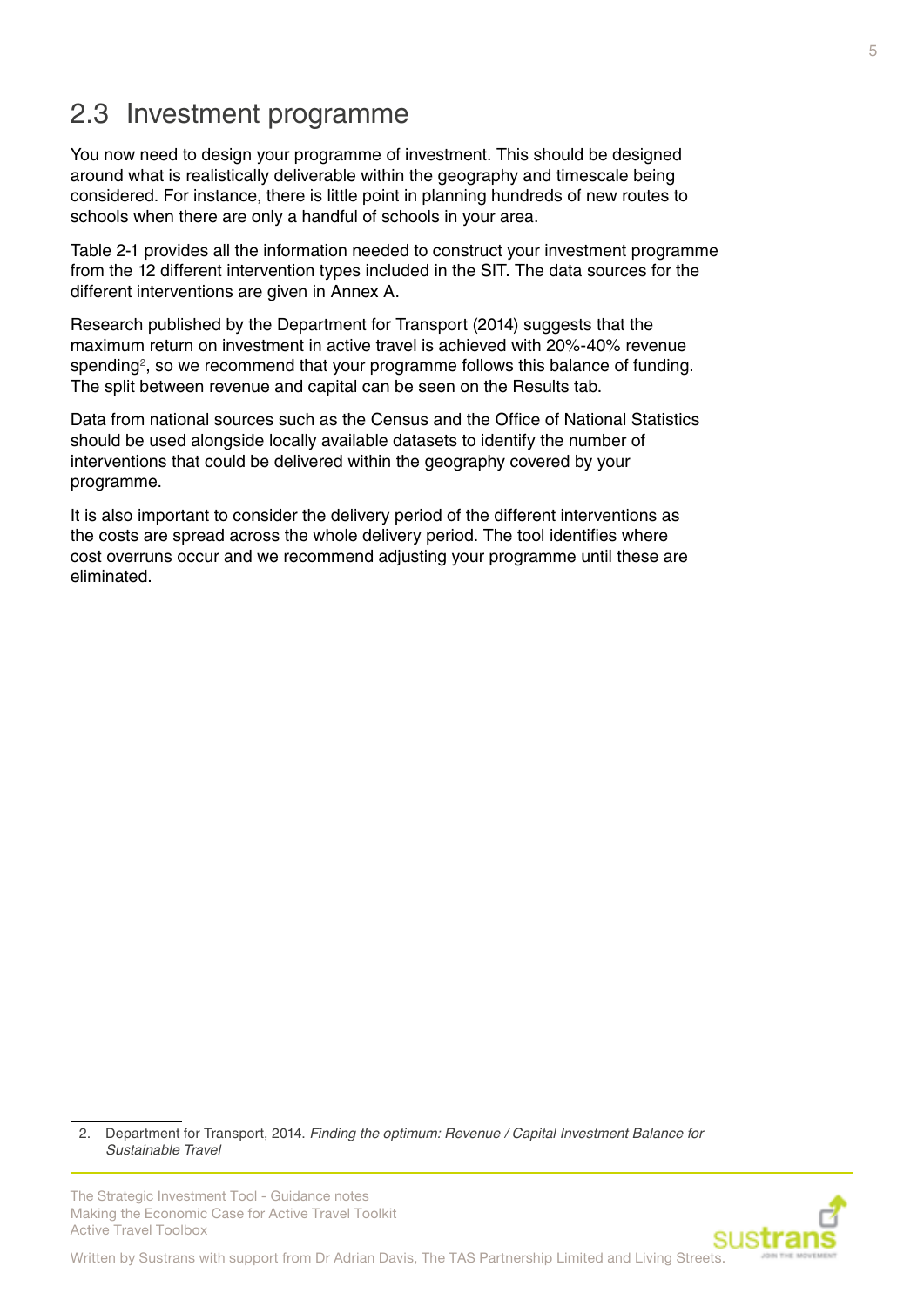#### **Table 2-1 Intervention types**

| Intervention                                                                        | <b>Details</b>                                                                                                                                                                                                                                                                                                                                                                                  | <b>Delivery unit</b>                 | <b>Delivery</b><br>period<br>(years) <sup>3</sup> |
|-------------------------------------------------------------------------------------|-------------------------------------------------------------------------------------------------------------------------------------------------------------------------------------------------------------------------------------------------------------------------------------------------------------------------------------------------------------------------------------------------|--------------------------------------|---------------------------------------------------|
| New and improved routes                                                             | This intervention delivers an off road route linking clear origins and destinations, or joins up previously unconnected routes.                                                                                                                                                                                                                                                                 | A route                              | 1                                                 |
| Routes to schools                                                                   | A similar intervention to the above, but with a focus on delivering safer routes to schools.                                                                                                                                                                                                                                                                                                    | A route to school                    | 1                                                 |
| Overcoming Physical<br>Severance                                                    | This intervention delivers larger infrastructure projects that enable pedestrians and cyclists to cross a major obstruction such<br>as a river or a main road.                                                                                                                                                                                                                                  | A bridge or tunnel                   | 1.5                                               |
| <b>Improving Cycling Facilities</b><br>at Rail Stations and Bus<br><b>Terminals</b> | The Bike 'n' Ride (2011) programme forms the basis of this intervention category. This programme delivered additional<br>secure bicycle parking, bike lockers and cycling 'hubs' and hire facilities.                                                                                                                                                                                           | A train or bus station               | 1                                                 |
| Schools Behaviour Change<br>- high intensity                                        | This intervention is based on Sustrans' Schools Officers. Officers deliver a range of high intensity engagement sessions<br>with targeted primary and secondary schools. They can be focused on cycling or wider active travel. It assumes a schools<br>officer will engage with 9 new schools a year.                                                                                          | A school                             |                                                   |
| Schools Behaviour Change<br>- low intensity (walking only)                          | This intervention involves promotion and events related to walking to school, often revolving around 'challenge' type<br>activities where students are encouraged to record the amount of active travel to school they undertake as a motivation and<br>peer support tool. It is less intensive than the engagement delivered by the other 'Schools Behaviour Change' intervention<br>category. | A school                             | 1                                                 |
| <b>Community PTP</b>                                                                | This intervention involves trained officers going door-to-door in the targeted area and offering advice to residents on how to<br>best access and use active travel options.                                                                                                                                                                                                                    | Zone of 10,000<br>households         |                                                   |
| <b>Community Behaviour</b><br>Change - Intensive<br>Intervention                    | Interventions within this category would typically seek to engage the residents of a community to take part in a range of<br>different sessions to encourage them to use active travel more frequently. They types of activity include health walks, led<br>cycle rides and active travel information hubs.                                                                                     | Community of 5,000<br>individuals    | $\overline{4}$                                    |
| Workplaces Behaviour<br>Change - High Intensity                                     | This type of intervention revolves around trained officers delivering intensive behaviour change activities within a workplace<br>environment. It assumes an officer will engage intensely with 8 workplaces over 2 years and have light-touch engagement<br>with 10 others. An engagement rate of 20% of the workplaces in the area would be considered a realistic target.                    | A workplace                          | 2                                                 |
| Workplaces Behaviour<br>Change - Low Intensity                                      | Interventions in this category are typically 'challenge' type interventions where employees are encouraged to record the<br>amount of active travel they undertake as a motivation and peer support tool. Please note that the cost of this type of<br>intervention is very dependent on the individual intervention as it largely revolves around the amount of promotion being<br>delivered.  | Employment zone of<br>30,000 workers |                                                   |
| Access and promotion at<br>Universities/FE college                                  | This type of intervention revolve around trained officers delivering active travel promotions and behaviour change activities<br>within a HE/FE environment.                                                                                                                                                                                                                                    | A university/college                 | 3                                                 |

3. When including interventions with delivery periods greater than one year, you should enter the total number of interventions you want to deliver in the first year that you are proposing to begin delivery. The SIT accounts for the multi-year delivery of the intervention in the production of the outputs. Additional rounds of the multi-year intervention can be included in the investment programme either following the conclusion of the previous round or overlapping with the delivery of the previous round.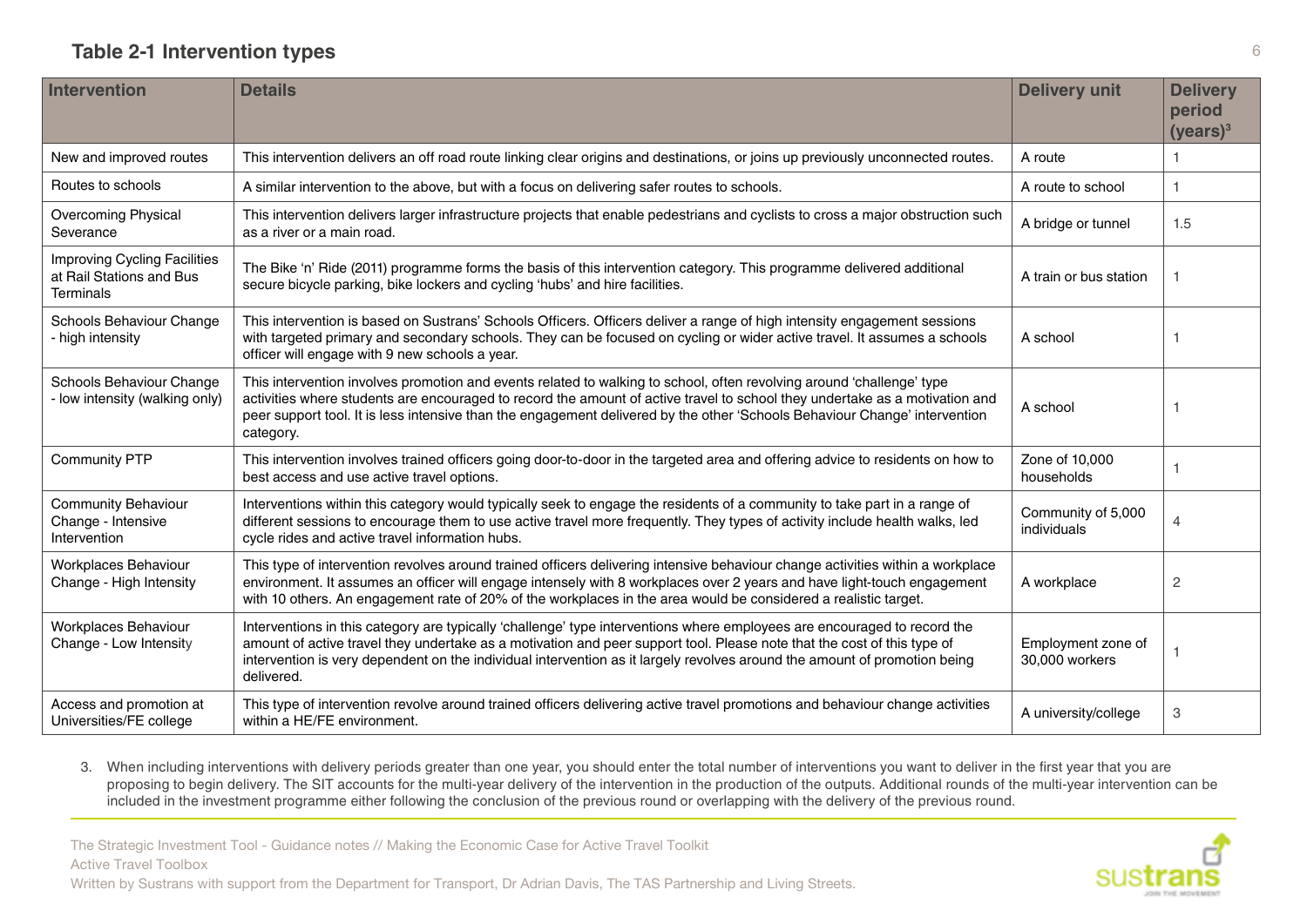Note, this is a hypothetical example of what could be delivered in a geography like Edgecastle. It is not a recommended investment package and is for illustration purposes only.

| <b>Intervention</b>                                                                 | <b>Rationale</b>                                                                                                                                                                              | <b>Number</b>  |
|-------------------------------------------------------------------------------------|-----------------------------------------------------------------------------------------------------------------------------------------------------------------------------------------------|----------------|
| New and improved routes                                                             | The city strategy calls for the development of 5 radial routes into<br>the city centre. Assume delivery of two substantial elements of<br>each route.                                         | 10             |
| Routes to schools                                                                   | Assume delivery to 33% of schools.                                                                                                                                                            | 50             |
| <b>Overcoming Physical</b><br>Severance                                             | One river crossing and two motorway bridges.                                                                                                                                                  | 3              |
| <b>Improving Cycling Facilities</b><br>at Rail Stations and Bus<br><b>Terminals</b> | The NAPTAN database indicates that there are around 25 train<br>stations within the Edgecastle area. Assume the same number of<br>bus stations, and assume delivery at 50% of transport hubs. | 25             |
| Schools Behaviour Change -<br>high Intensity                                        | Delivery at 50% schools within the five year programme, based<br>on a rolling five year programme, with 15 schools receiving an<br>intervention each year.                                    | 75             |
| Schools Behaviour Change -<br>low intensity (walking only)                          | Matched with high intensity programme                                                                                                                                                         | 75             |
| <b>Community PTP</b>                                                                | There are approximately 200,000 households in Edgecastle.<br>Assume delivery rate of one intervention per 10,000 households.                                                                  | 20             |
| <b>Community Behaviour</b><br>Change - Intensive<br>Intervention                    | Assume delivery at a rate of one intervention per 25,000 population<br>(up to a max of 10)                                                                                                    | 10             |
| <b>Workplaces Behaviour</b><br>Change - High Intensity                              | Aim to engage with 20% of medium or large employers                                                                                                                                           | 65             |
| <b>Workplaces Behaviour</b><br>Change - Low Intensity                               | Deliver one intervention per 30,000 employees.                                                                                                                                                | $\overline{7}$ |
| Access and promotion at<br><b>Universities</b>                                      | Deliver at both universities in Edgecastle twice over the investment<br>period to capture new intake.                                                                                         | $\overline{4}$ |
| Access and promotion at<br><b>Further Education Colleges</b>                        | Deliver at 50% of FE institutions twice over the investment period to<br>capture new intake.                                                                                                  | 10             |

#### **Table 2-2 Edgecastle investment programme**

The programme is then entered into the SIT (Figure 2-3). A number of programmes have been front loaded in the programme to prevent cost overruns.

| Investment programme                                            |        |        |        |        |        |
|-----------------------------------------------------------------|--------|--------|--------|--------|--------|
|                                                                 | Year 1 | Year 2 | Year 3 | Year 4 | Year 5 |
| New and improved routes                                         |        |        |        |        |        |
| Routes to schools                                               | 10     | 10     |        |        | 10     |
| Overcoming Physical Severance                                   |        |        |        |        |        |
| Improving Cycling Facilities at Rail Stations and Bus Terminals |        |        |        |        |        |
| Schools Behaviour Change - High Intensity                       | 15     | 15     | 15     | 15     | 15     |
| Schools Behaviour Change - Low Intensity (walking only)         | 15     | 15     | 15     | 15     | 15     |
| Community PTP                                                   |        |        |        |        |        |
| Community Behaviour Change - Intensive Intervention             | 5      |        |        |        |        |
| Workplaces Behaviour Change - High Intensity                    | 16     | 16     | 16     | 17     |        |
| Workplaces Behaviour Change - Low Intensity                     |        |        |        |        |        |
| Access and promotion at Universities                            |        |        |        |        |        |
| Access and promotion at Further Education Colleges              |        |        |        |        |        |
|                                                                 |        |        |        |        |        |

*Figure 2-3 Investment programme*

The Strategic Investment Tool - Guidance notes Making the Economic Case for Active Travel Toolkit Active Travel Toolbox

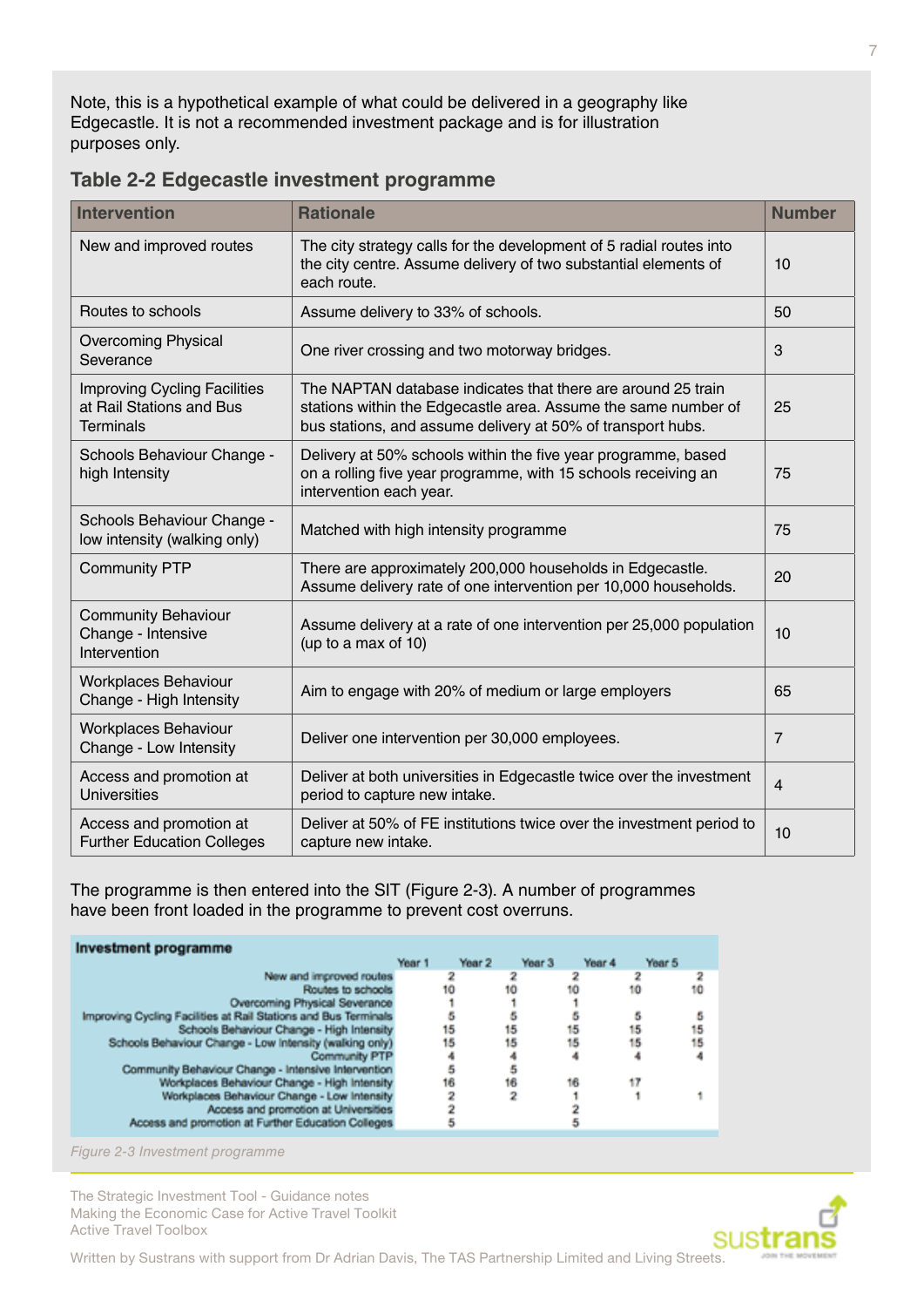## <span id="page-7-0"></span>**3. Outputs**

This part of the document explains the output tab of the SIT. These are calculated once the investment programme has been entered into the tool.

### 3.1 Additional trips

The figures presented at the top of the tab are the new cycling and walking trips that will take place in the final year of the investment programme. The investment programme should be designed to deliver maximum impact in this year.

Immediately below is the breakdown of the additional trips that are delivered in each year of the investment programme. It also shows the new trips that will take place as a result of the intervention programme in the years after investment has ended. It will show a gradual decline in usage from the peak in the final year of investment, based on the decay rates associated with each intervention type.

Figure 3-1 shows the impact of the investment programme that has been developed for Edgecastle. The final year of the programme will see over 2 million new bicycle trips being made, and over new 12 million walking trips.

This compares with the baseline figures from 2015, when one million cycling trips and six million walking trips took place. If we assume that this level of usage remained static, the investment programme has delivered a 200% increase in cycling and walking.

| <b>ADDITIONAL TRIPS</b><br>Forecast new cycling trips in 2021.<br>Forecast new walking trips in 2021. | 399.420<br>12,035,064 |           |            |            |            |                     |                   |                   |              |            |
|-------------------------------------------------------------------------------------------------------|-----------------------|-----------|------------|------------|------------|---------------------|-------------------|-------------------|--------------|------------|
|                                                                                                       |                       |           |            |            |            | <b>Post</b>         | Post              | Post              | <b>Post</b>  | Post       |
|                                                                                                       |                       |           |            |            |            | <b>Trymal ready</b> | <b>Investment</b> | <b>Investment</b> | rives irrent | irrestment |
| <b>Annual breakdown</b>                                                                               | 20-17                 | 2018      | 2919       | 2020       | 2021       | 2022                | 2023              | 2014              | 2025         | 2325       |
| Forecast annual cycle trips                                                                           | 207,340               | 343,683   | 1,020,430  | 2.174.073  | 2,396,420  | 2,387,641           | 1,159,205         | 1,900,472         | 1,000,530    | (049,647   |
| Forecast annual walking trips                                                                         | 2,008.002             | 8,178,282 | 10.637,203 | 11,275.921 | 12,035,064 | 10.001,514          | 8,145,904         | 6,621,860         | 5,417,027    | 4,523,566  |

*Figure 3-1 Additional trips output*

### 3.2 Costs

This section of the output tab details the costs of the investment programme, and also splits it by capital and revenue spending.

It shows the average cost per head per year across the programme time frame and any costs that will be incurred after the end of the programme as a result of overruns in intervention delivery periods. It also provides a breakdown of the costs incurred in each year of the programme. Costs are adjusted for inflation according to the year in which they are defrayed.

The Strategic Investment Tool - Guidance notes Making the Economic Case for Active Travel Toolkit Active Travel Toolbox

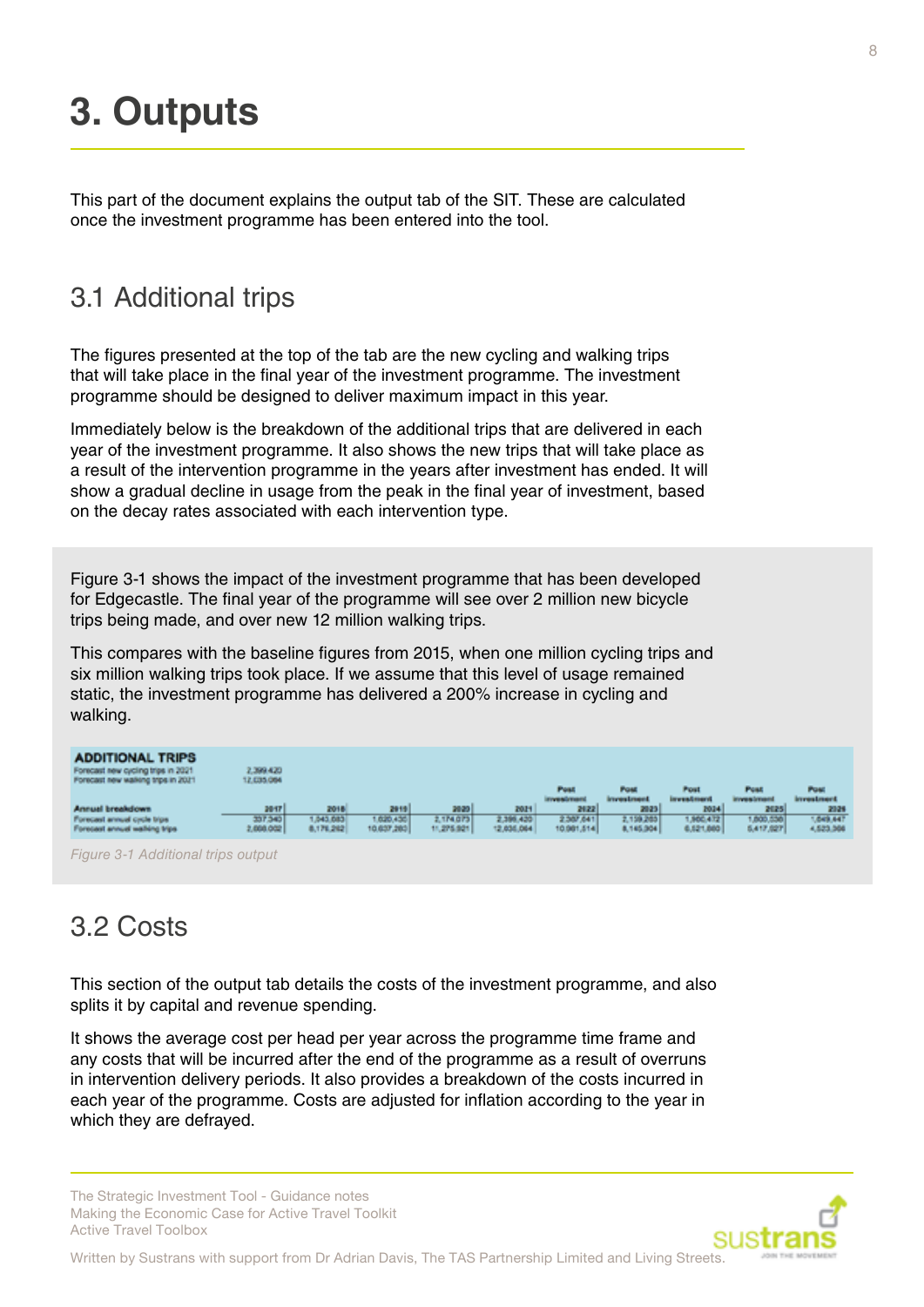<span id="page-8-0"></span>The costs of delivering these additional trips in Edgecastle comes to over £41 million over the five years of the programme. This is nearly £17 per person per year. We can see that the programme that has been developed falls within the 20%-40% boundary for revenue expenditure.

| <b>COSTS</b><br>Total<br>Average cost per head per year<br>Costs after end of investment programme | Capital<br>Revenue           | £41,125,041<br>£26,079,132<br>£15,045,909<br>£16.94<br>£O | 63%<br>37%                |                       |                           |                 |
|----------------------------------------------------------------------------------------------------|------------------------------|-----------------------------------------------------------|---------------------------|-----------------------|---------------------------|-----------------|
| Annual breakdown<br>Total (£m)<br>Cost per head (E)                                                | Capital (£m)<br>Revenue (£m) | 2017<br>5<br>3<br>15                                      | 2018<br>9<br>5<br>3<br>18 | 2019<br>11<br>4<br>22 | 2020<br>8<br>5<br>3<br>16 | 2021<br>з<br>14 |
| Figure 3-2 Cost output                                                                             |                              |                                                           |                           |                       |                           |                 |

3.3 Other impacts

The final section of the outputs details some of the deliverables that will result from your programme of investment, including the kilometres of new route and the number of beneficiaries.

The investment programme in Edgecastle results in nearly 100km of new route being built and results in nearly 25,000 pupils being intensively engaged.

#### **OTHER IMPACTS**

| Length of route created (km)           | 95      |
|----------------------------------------|---------|
| Number of beneficiaries                | 288,404 |
| Number of schools receiving new routes | 50      |
| Number of schools intensively engaged  | 150     |
| Number of pupils intensively engaged   | 24.270  |
| Households engaged                     | 100,000 |
| Number of workplaces engaged           | 72      |
| Number of employees engaged            | 79.312  |
| New cycle parking spaces               | 4.429   |
| Rail stations receiving improvements   | 21      |
| Number of HE and FE institutions       | 7       |
| engaged                                |         |
|                                        |         |

*Figure 3-3 Other impacts output*

The Strategic Investment Tool - Guidance notes Making the Economic Case for Active Travel Toolkit Active Travel Toolbox

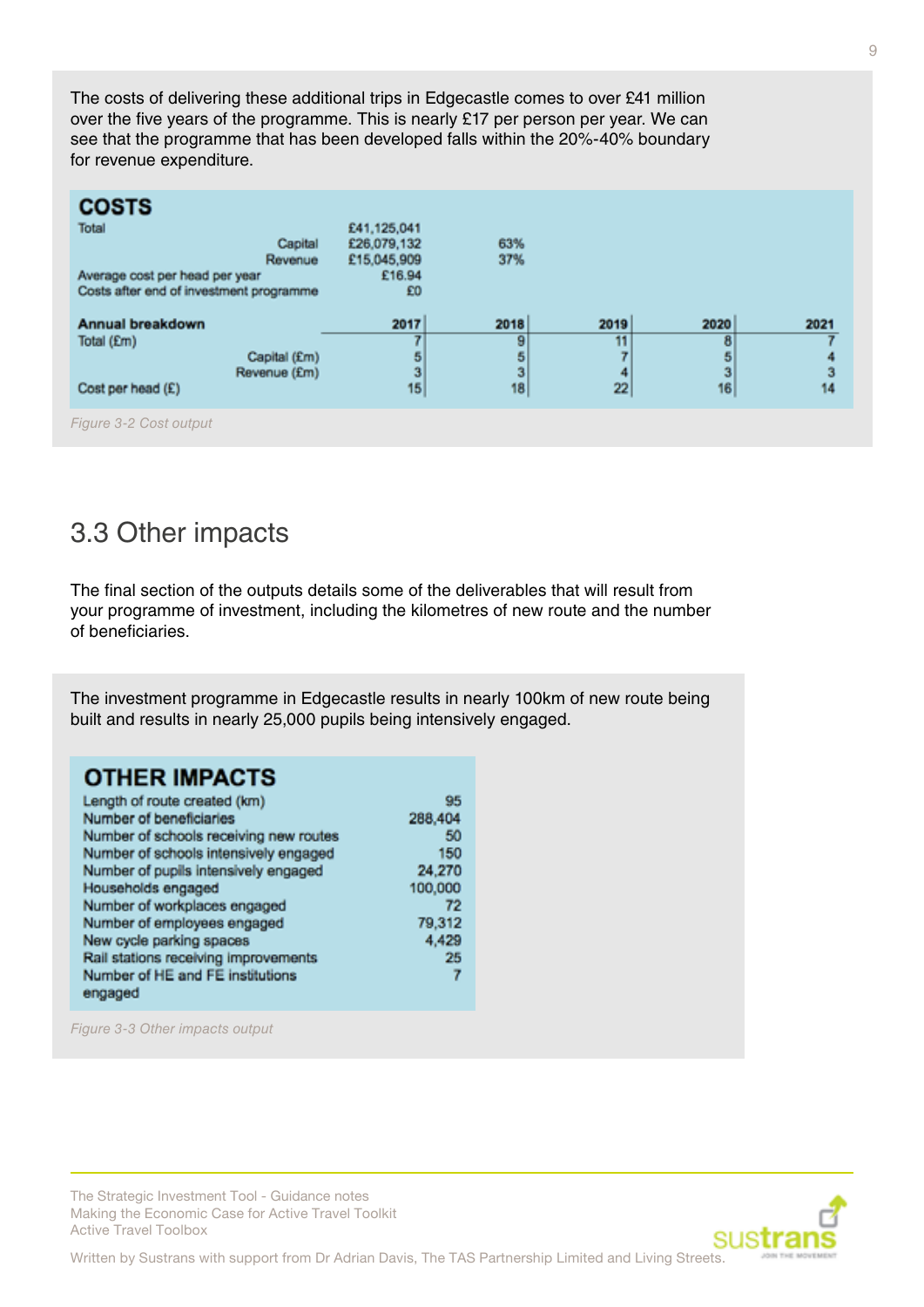### <span id="page-9-0"></span>3.4 Chart outputs

The SIT produces four charts that can be used to illustrate reporting around the use of the tool.

- A breakdown of the additional cyclist trips delivered by each intervention type in each year of the programme (example Chart 3-1)
- A breakdown of the additional pedestrian trips delivered by each intervention type in each year of the programme
- An annual breakdown of costs by intervention type
- The split between capital and revenue spending in each year of the programme

The charts are produced without titles so they can be easily incorporated into any reporting.



*Chart 3-1 Additional cyclist trips delivered by the Edgecastle investment programme*



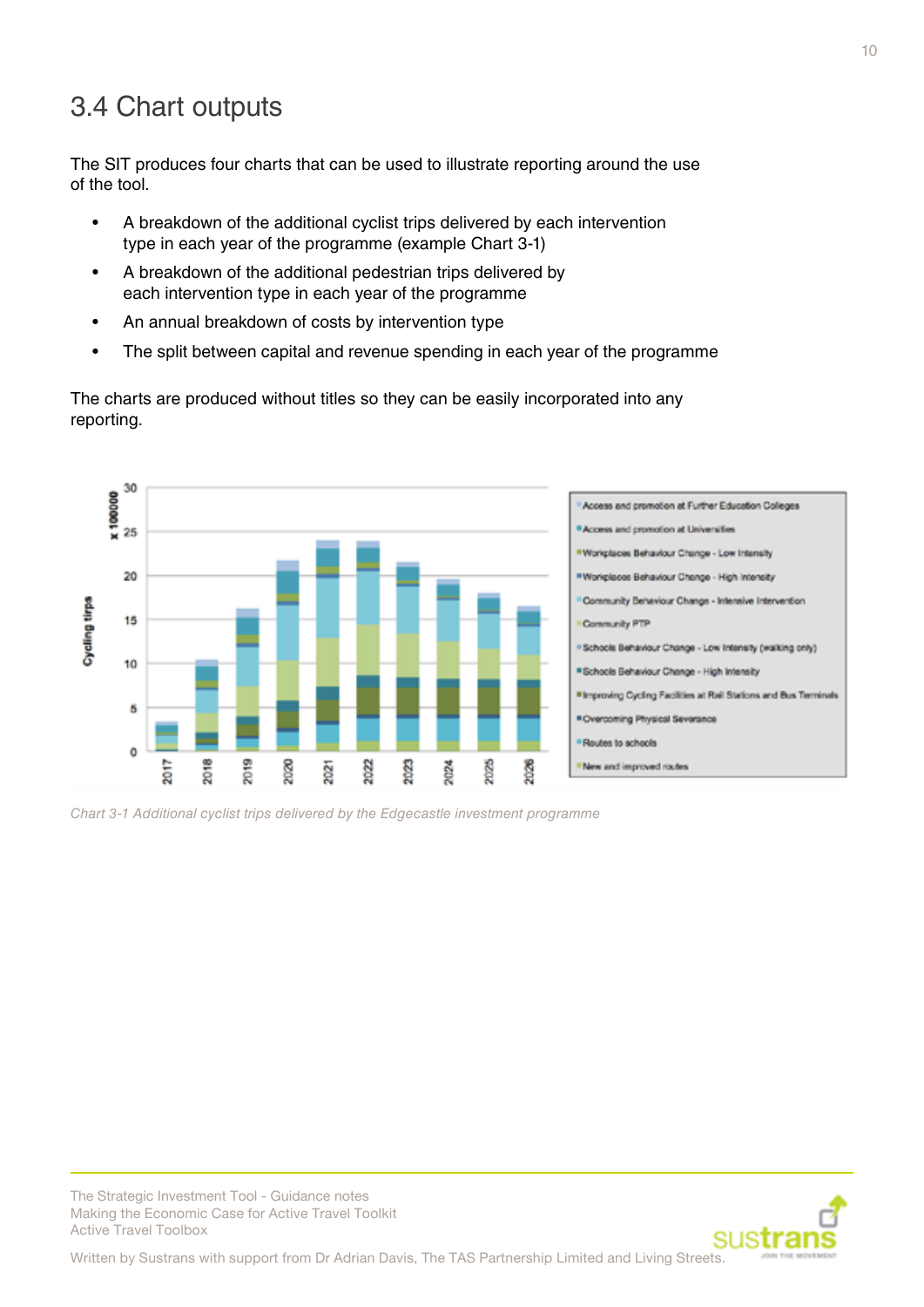## <span id="page-10-0"></span>**4. Conclusion**

The Strategic Investment Tool will help you to design a programme of investment that could be practically delivered in a geographically defined area, and calculates the resulting cost and impact of that programme.

Used correctly, although the outputs should be seen as indicative rather than precise estimates, the tool provides valuable information for planners and policy makers when developing a long term active travel strategy.

### Useful links

**Nomis:** free access to the most detailed and up-to-date official UK labour market statistics

**https://www.nomisweb.co.uk/**

**Schools, pupils and their characteristics:** statistics on the number and characteristics of schools and pupils.

**https://www.gov.uk/government/collections/statistics-school-and-pupil-numbers**

#### **ONS population projections:**

**https://www.ons.gov.uk/peoplepopulationandcommunity/populationandmigration/ populationprojections#datasets**

#### **National Travel Survey:**

**https://www.gov.uk/government/collections/national-travel-survey-statistics**

#### **2011 census:**

**https://www.ons.gov.uk/census/2011census/2011censusdata**